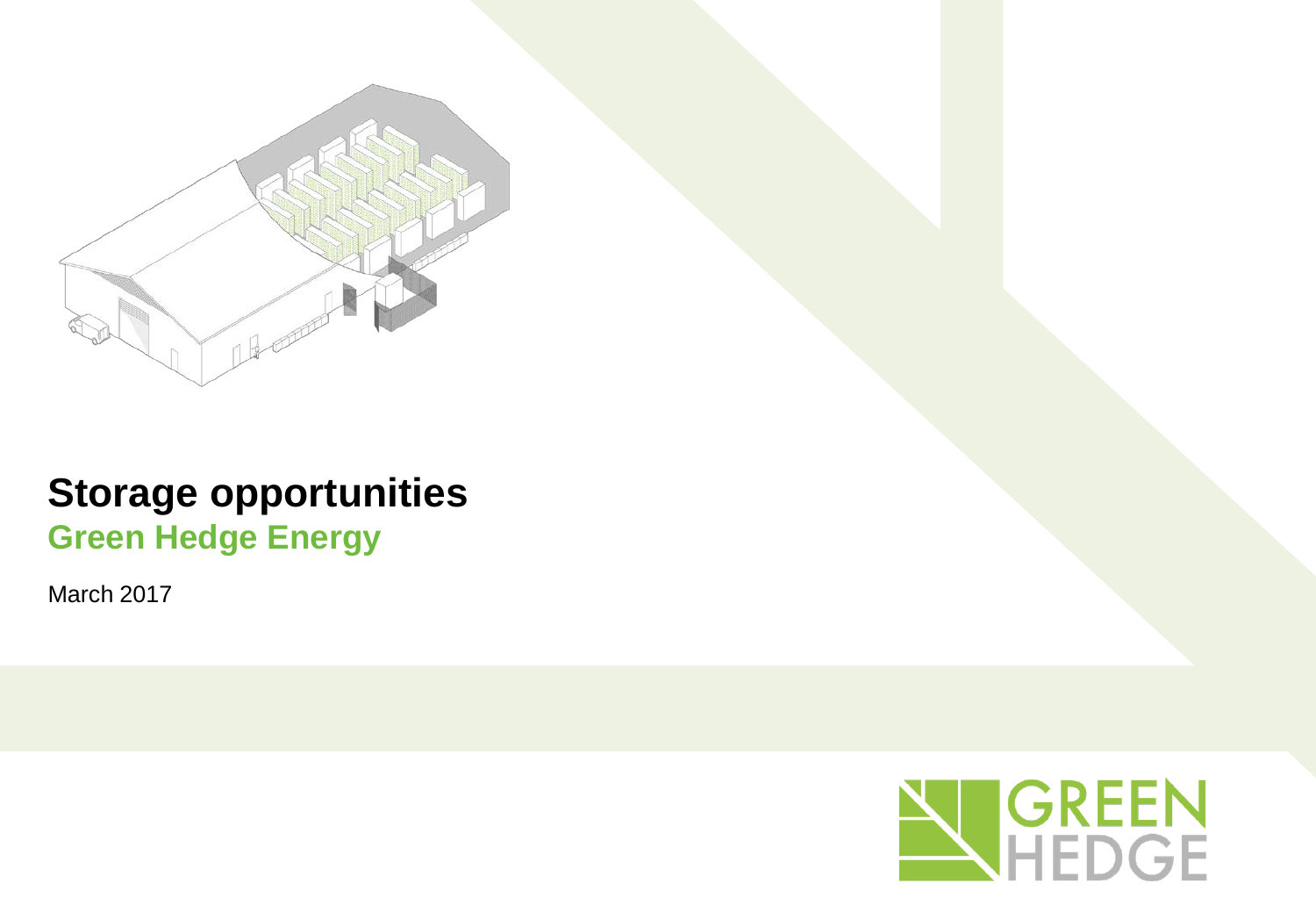

#### Why storage?

- **Energy storage provides the missing piece of the jigsaw in an** increasingly intermittent distributed energy system
- **Energy storage is critical to enable the continued shift from** polluting coal plants to carbon-neutral renewables while making sure that the lights stay on at all times
- Wind and solar generation is weather dependent; the ability to store electricity and export it back into the grid at times of need is increasingly valuable
- National Grid has introduced various mechanisms to encourage the development of energy storage



### Why now?

- Significant investment in electric vehicles development has driven falling battery costs, now making energy storage economic
- Battery storage will become the most common form of electricity storage
- The operation of battery storage creates no pollution, unlike other forms of backup peak power
- **Batteries can respond much more quickly than other** technologies such as thermal plant to the needs of the grid (in half a second)



#### **Falling cost of battery storage** (Source: Nature, Nykvist/Nilsson study)

#### © 2017 Green Hedge Energy UK Limited 2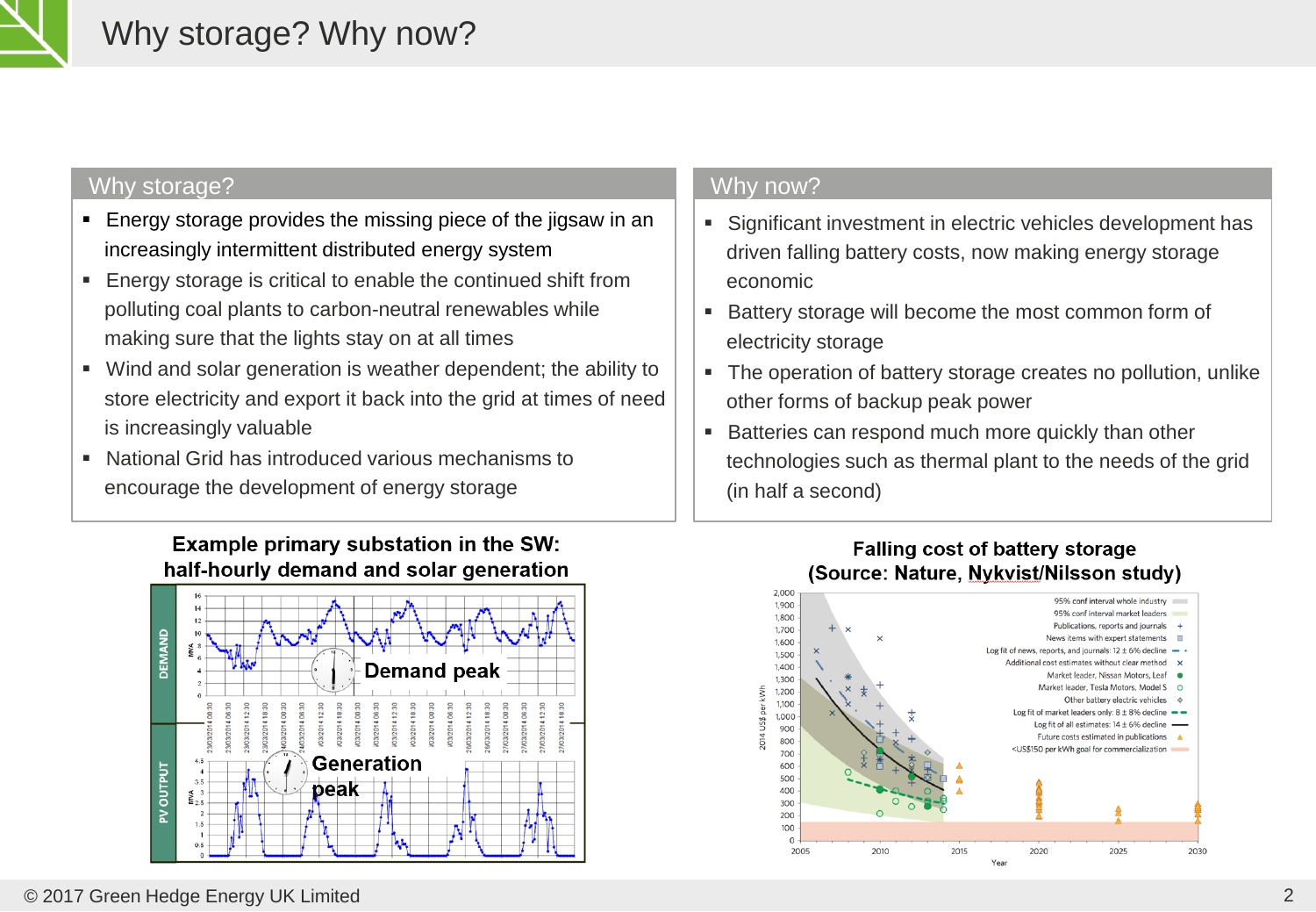

## Green Hedge overview

## **Green Hedge has developed 150MW of ground-mounted solar PV**

### **Since, 2015, we've concentrated on developing battery storage systems, culminating in 40MW of grid-scale projects awarded T-4 Capacity Market contracts in Dec 2016**

- "**Energy Barns**<sup>™</sup>": grid-scale energy storage systems housed in purpose-built buildings
- Designed to reduce visual impact, making it attractive to agricultural and commercial landowners as well as planners
- Capacities from 5MW to 50MW
- Connection at up to 132kV, allowing use of available capacity anywhere on the DNO's grid
- Detailed technical design from reputable EPCs
- Detailed analysis and contracting of revenues, managed and operated by Green Hedge team
- First 40MW under construction from Q3 2017
- Additional Energy Barn pipeline for 2017 of more than 100MW
- "**Savings in a Box**": behind-the-meter energy storage systems
- Sites with high energy usage (>500kW / £500k p.a. elec costs)
- Up to 20% energy cost savings
- **Provide additional revenue streams to the site**
- Pilot commissioning Q2



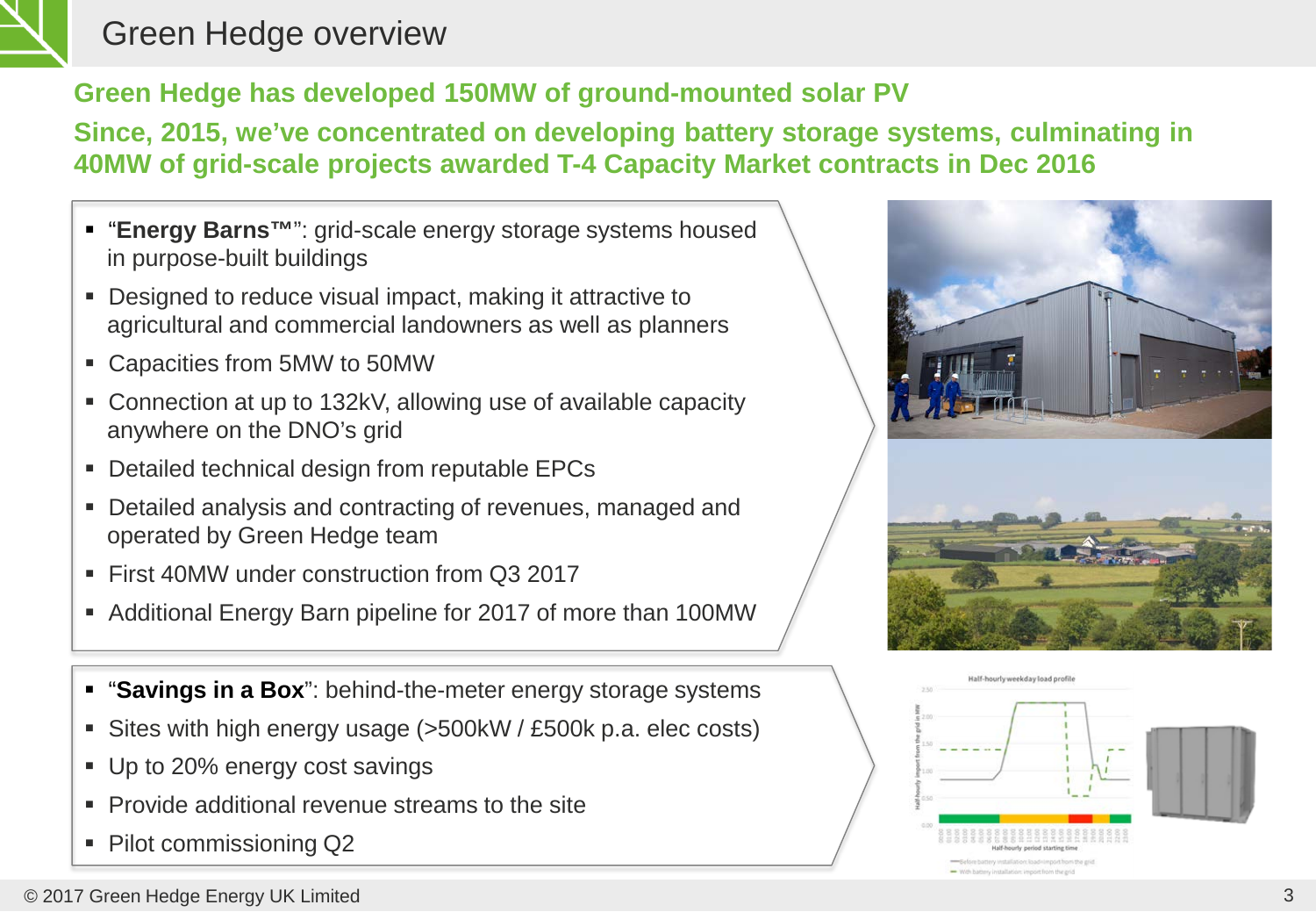

## The Energy Barn opportunity

### **Opportunity = rental income on spare land**

### **Suitable sites**

- Minimum 0.25 acre land requirement for 10MW scheme
- Up to 1.25 acres for largest 50MW schemes
- Simple agricultural/industrial building or containerised solution (dependent on landowner and planning requirements)

## **The opportunity for landlords**

- The opportunity is **rental income**
- 25 year lease (tenant break at 15)
- Annual reviews in line with RPI
- Commercial rents of up to £50,000 p.a. for 10MW site
- Agricultural rents of £20,000 p.a. for 10MW site
- Three-year option required to secure planning, grid and income contracts. Landlord may use for other purposes during option period.
- Option fees paid on signing

### **Challenges**

**Dependant on availability of import and export capacity: capacity is scarce!**

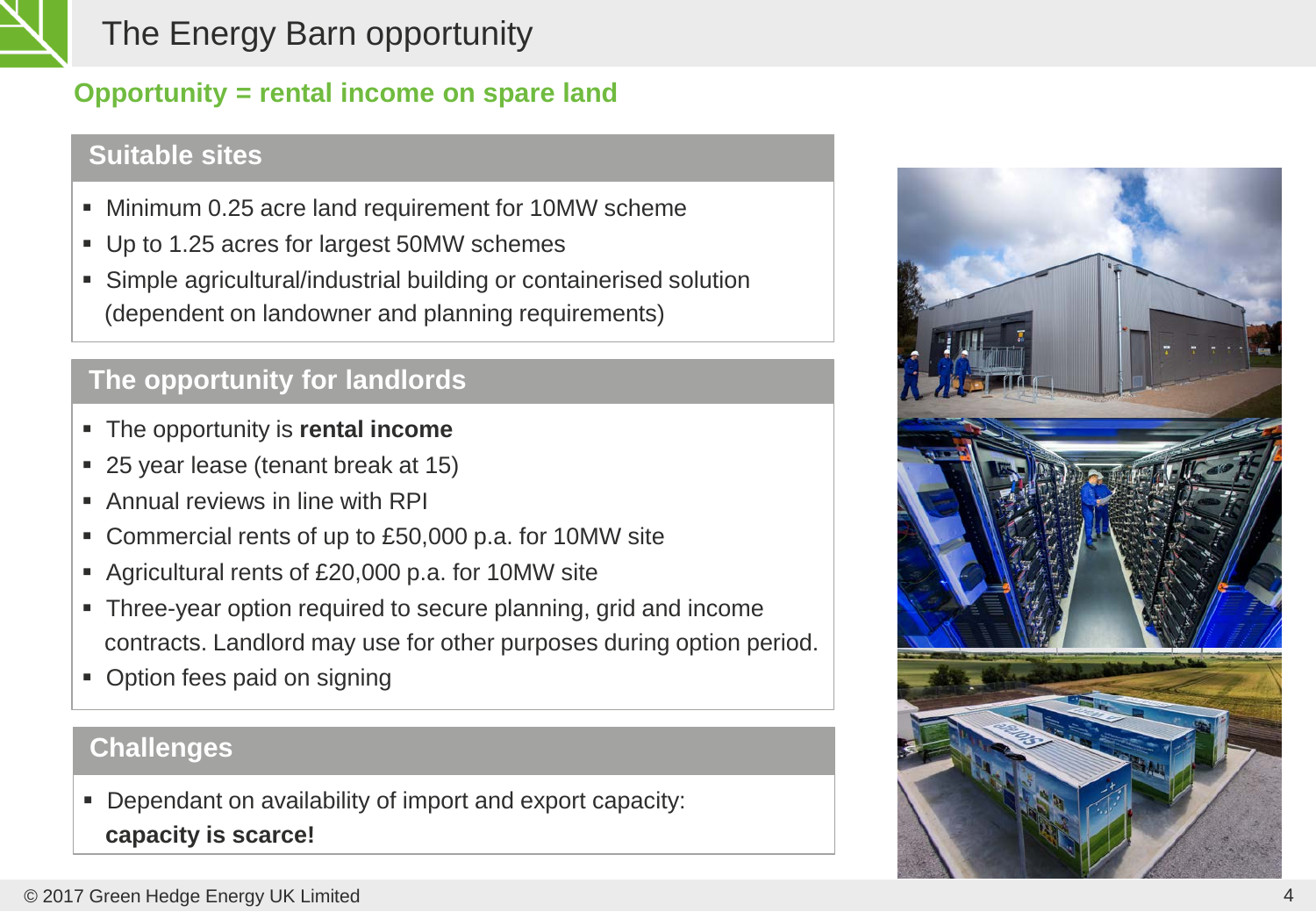

The Behind-the-Meter opportunity

### **Opportunity = cost avoidance + additional revenue streams**

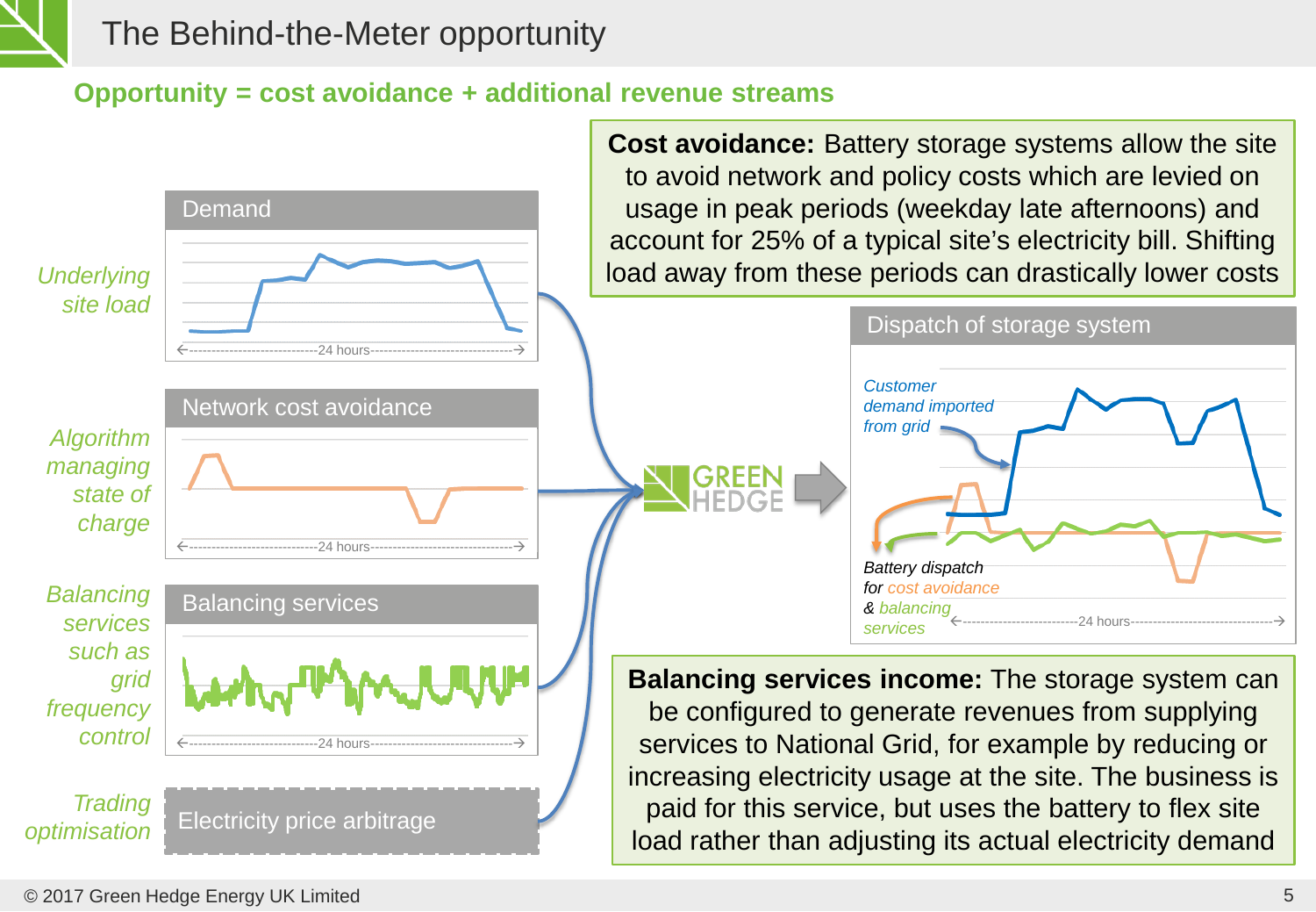

## The Behind-the-Meter opportunity

### **Opportunity = cost avoidance + additional revenue streams**

### **Suitable sites**

- Commercial, industrial and public sector sites
- Connected to the network at 11kV or below
- Average load of at least 500kW
- Customer owns freehold or has long leasehold on the site
- Examples sites include data centres, manufacturing operations, hospitals, large call centres

### **The opportunity for the large energy users**

- Green Hedge optimises the system to maximise operational value
- No upfront cost to the customer capex can be financed
- Minimum annual income from the scheme with additional upside shared between the parties
- Green Hedge will carry out a no-obligation feasibility study
- Can provide up to £200,000 p.a. of value on 1MW site

### **Challenges**

**Regulatory change**: transmission and distribution charging reviews **Example 1MW** system



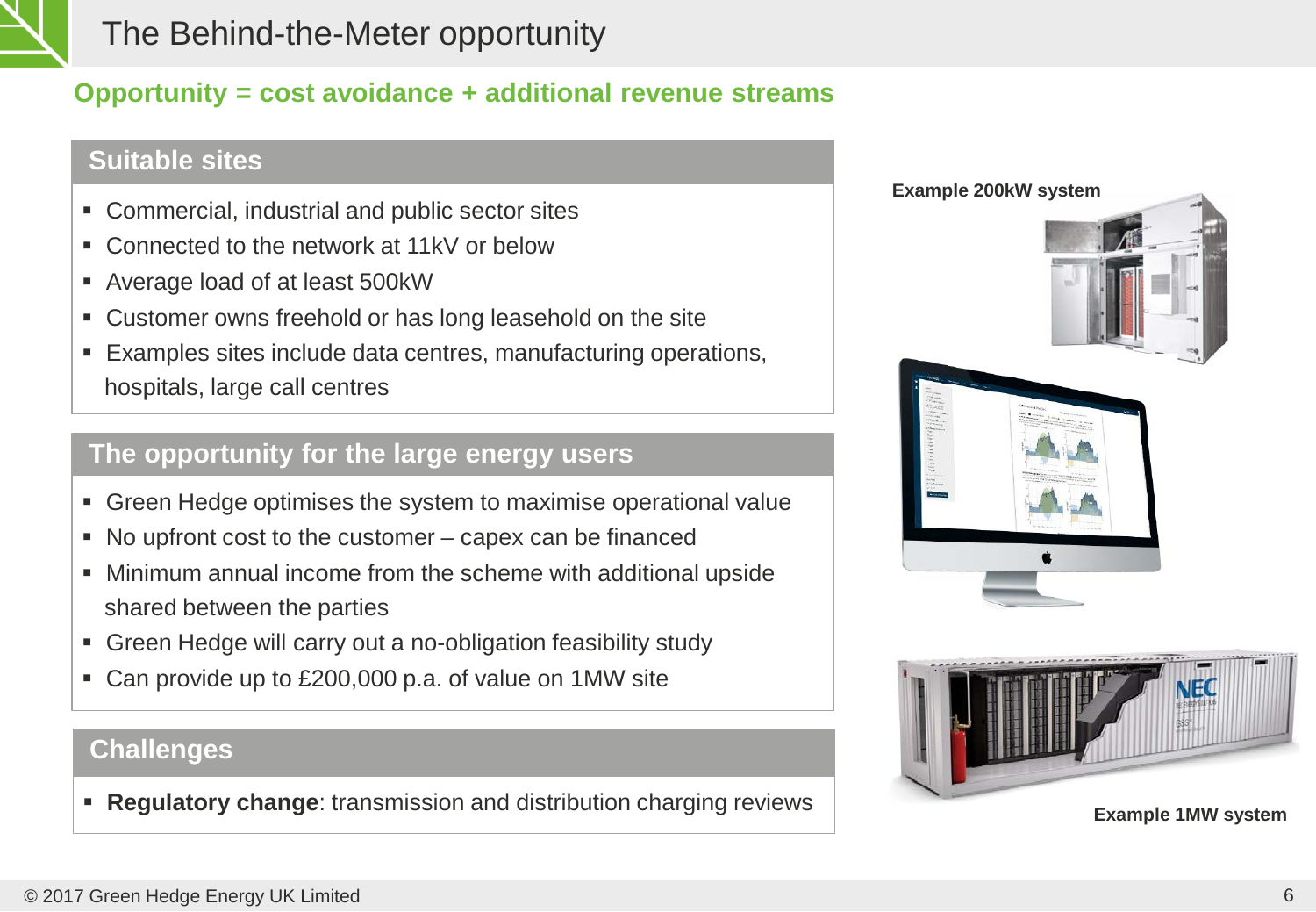

### **Data centre: constant load, provides good for balancing services and cost avoidance**

| <b>Key Data</b>                                                                  |                            |                                    |
|----------------------------------------------------------------------------------|----------------------------|------------------------------------|
| Max demand                                                                       | kW                         | 2,243                              |
| Max demand during TRIADS                                                         | kW                         | 2,164                              |
| <b>Average Demand</b>                                                            | kW                         | 1,737                              |
| <b>Total Energy Consumption</b>                                                  | kWh p.a.                   | 15,211,888                         |
| Week-days - max, min and avg                                                     | <b>Load Duration Curve</b> |                                    |
| 2500                                                                             | 3,000                      |                                    |
| 2000                                                                             | 2,500                      | Grid import                        |
|                                                                                  | 2,000                      |                                    |
| 1500                                                                             | Demand [kW]<br>1,500       |                                    |
| Demand [kW]<br>1000                                                              | 1,000                      |                                    |
|                                                                                  | 500                        |                                    |
| 500                                                                              | 0                          |                                    |
| Ω                                                                                | 0%<br>20%<br>40%           | 60%<br>80%<br>100%                 |
| 8 9 1011 1213 1415 1617 1819 20 21 22 23<br>0 <sub>1</sub><br>23<br>56<br>7<br>4 |                            | Percentage of year                 |
| Week-day Hours                                                                   | Demand                     | Demand during red bands and Triads |

#### © 2017 Green Hedge Energy UK Limited 7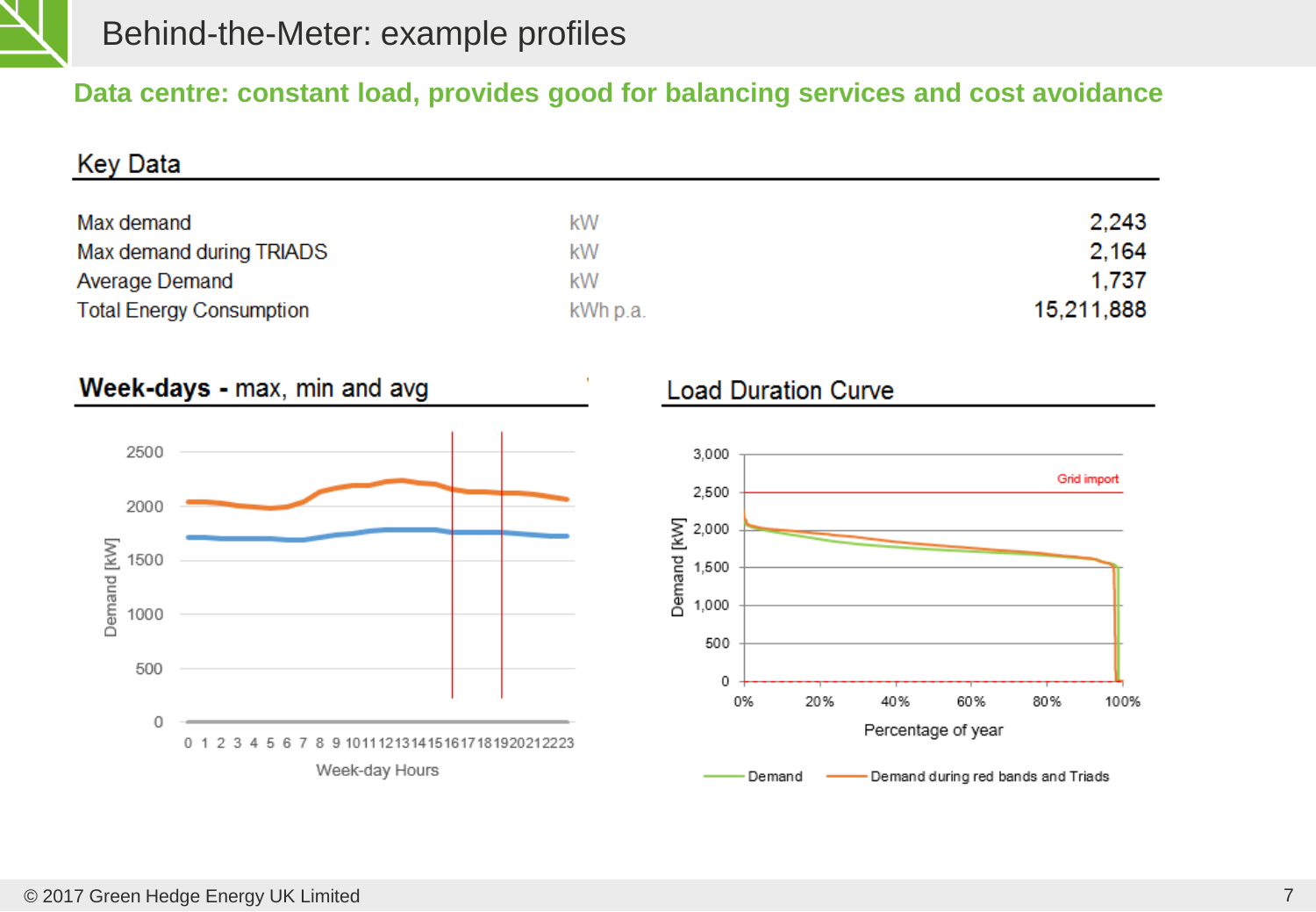

### **Large call centre: variable load, less good for balancing services and cost avoidance**

| Key Data                        |          |           |
|---------------------------------|----------|-----------|
|                                 |          |           |
| Max demand                      | kW       | 2,025     |
| Max demand during TRIADS        | kW       | 1,774     |
| <b>Average Demand</b>           | kW       | 846       |
| <b>Total Energy Consumption</b> | kWh p.a. | 7,414,339 |

### Week-days - max, min and avg



### **Load Duration Curve**

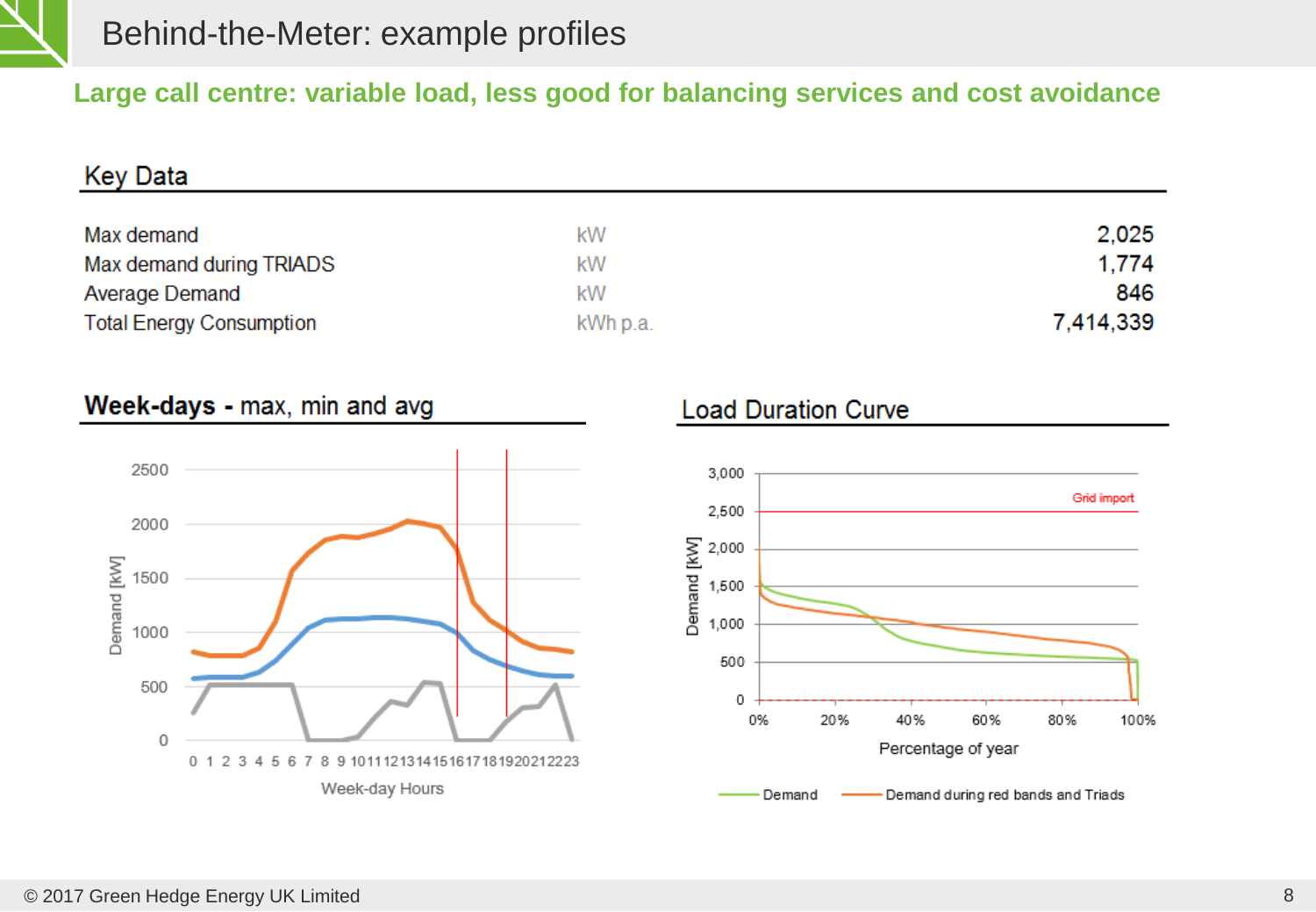

## What next?

### **Green Hedge would welcome the opportunity to work with you to:**

- **Identify opportunities in your land ownership portfolio**
	- **assess for grid capacity**
	- assess for site suitability
	- apply for grid capacity
- **Consider behind-the-meter opportunities for high energy consumption sites**
	- **financial feasibility study**
	- **site visit to assess siting and connection**
	- variation of existing grid connection agreement